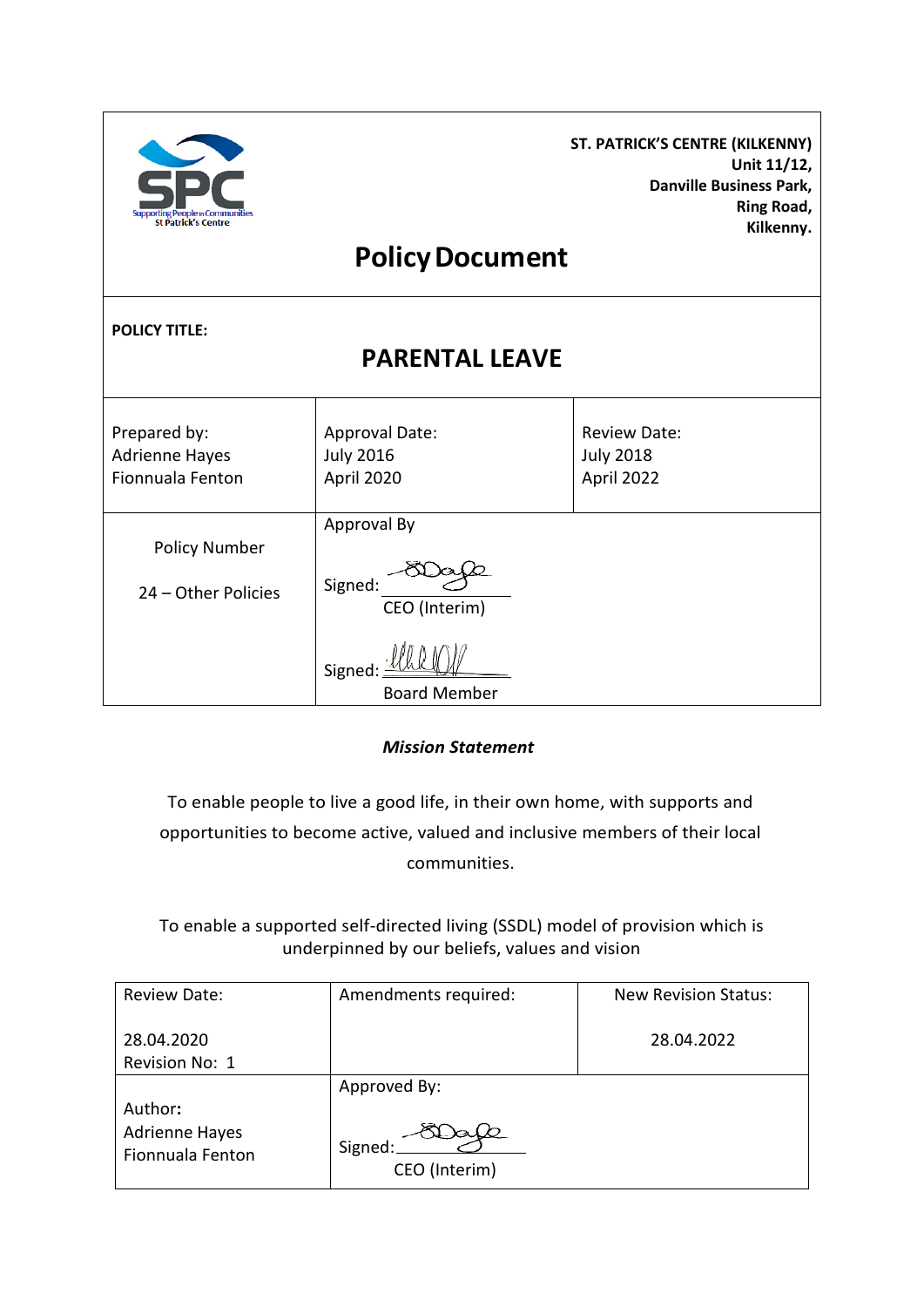# **Table of Contents**

| 1.0 |  |
|-----|--|
| 2.0 |  |
| 3.0 |  |
| 3.1 |  |
| 3.2 |  |
| 3.3 |  |
| 4.0 |  |
| 4.1 |  |
| 4.2 |  |
| 4.3 |  |
| 4.4 |  |
| 4.5 |  |
| 4.6 |  |
| 4.7 |  |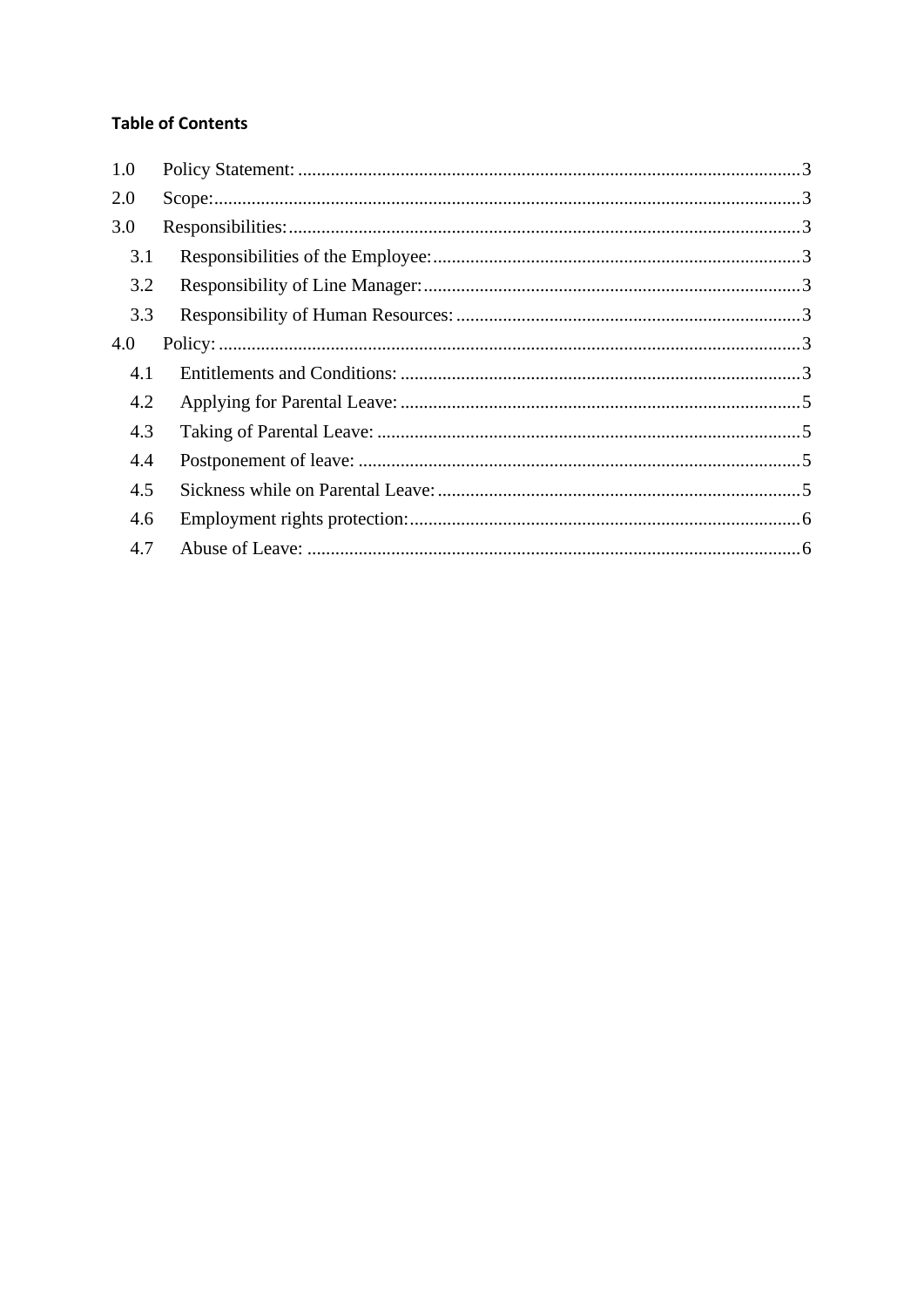## <span id="page-2-0"></span>**1.0 Policy Statement:**

**1.1** This policy provides parents with a temporary unpaid break from work to take care of young children as per the Parental Leave Acts 1998 to 2006

## <span id="page-2-1"></span>**2.0 Scope:**

**2.1** This policy covers all part time and fulltime employees of St. Patrick's Centre, Kilkenny (SPC) provided that they meet the conditions outlined below. Specifically, an employee must have one year's continuous service with SPC before he/she is entitled to take parental leave.

### <span id="page-2-2"></span>**3.0 Responsibilities:**

- <span id="page-2-3"></span>**3.1 Responsibilities of the Employee:** To abide by this policy and provide all requests in a timely manner.
- <span id="page-2-4"></span>**3.2 Responsibility of Line Manager:** Line Managers have responsibility for the effective implementation of this Policy. They will ensure that the required action is implemented and monitored, and that information required to evidence compliance with this Policy is provided to Human Resources (HR) in a timely fashion.
- <span id="page-2-5"></span>**3.3 Responsibility of Human Resources:** HR will support management with the implementation of this policy by providing recommendations and making the leave forms available. HR will be responsible for ensuring all employees are made aware of the Policy.

### <span id="page-2-7"></span><span id="page-2-6"></span>**4.0 Policy:**

### **4.1 Entitlements and Conditions:**

- Since the 1st September 2019, Parents of children or in Loco Parentis with children under the age of 12 or sixteen (16) years of age in the case of a child with a disability are entitled to 22 weeks continuous unpaid leave from employment for each child. Both parents are entitled to the 22 weeks.
- Since 1 September 2019 the amount of parental leave available for each child amounts to a total of 22 working weeks per child.
- Under the Parental Leave (Amendment) Act 2019 the amount of parental leave that you can take has increased from 18 weeks to 26 weeks. This increase is being phased in over a 2-year period.
	- 1. From 1 September 2019, you can take up to 22 weeks parental leave
	- 2. From 1 September 2020, you can take up to 26 weeks parental leave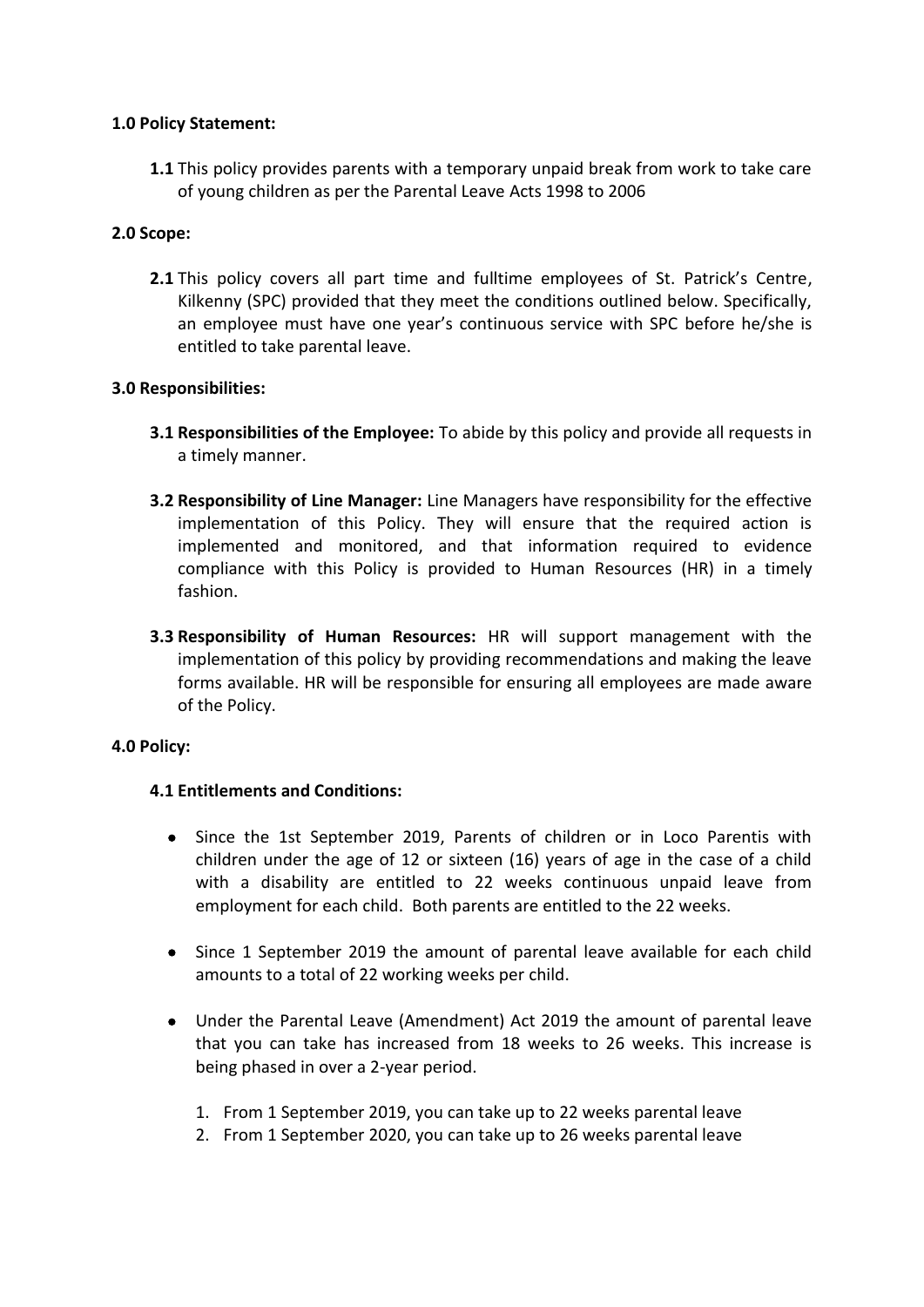- Where an employee has more than one child, parental leave is limited to 22 weeks in a 12-month period, this can be longer if the employer agrees. Parents of twins or triplets can take more than 22 weeks of parental leave in a year.
- Before 1 September 2019, parental leave was 18 weeks for each eligible child and parents could only take parental leave before a child's 8th birthday.
- Except in certain exceptional circumstances, any remaining untaken leave expires on the child's twelfth birthday. The leave must be taken before the child reaches eight years of age. In the case of a child with a disability the leave must be taken before the child reaches 16 years of age.
- In the case of an adopted child, who is under six years at the time of the adoption, the leave must be taken before the child reaches eight years of age. If the child is aged between six and eight years, at the time of the adoption, the leave must be taken within two years of the adoption order.
- If the child is aged between 8 and 10 years at the time of adoption, the leave must be taken within 2 years of the adoption order.
- Each parent has a separate entitlement to parental leave from his or her job, 14 of the 22 weeks may be transferred between parents working in the same company with the agreement of the employer.
- Where a parent has more than one child, no more than 22 weeks' parental leave may be taken in any 12-month period, except in the case of multiple births.
- An employee must have one year's continuous service with the employer before he/she is entitled to take parental leave.
- If an employee has moved to a new position within the company, they must have successfully completed their probation of their current role before becoming eligible to apply for parental leave.
- However, if an employee has more than three months' service, and where the child is approaching the age threshold ( i.e. the child is due to turn 8 in the next 6 months), he or she will be entitled to one week's parental leave for every month of continuous employment completed with the company as per the time of application. (i.e. if 4 months are completed = 4 weeks until the employee rea1 yearhe 1-year mark)
- Full time and part time employees (pro rata), can avail of the entitlement once they fulfil the above criteria.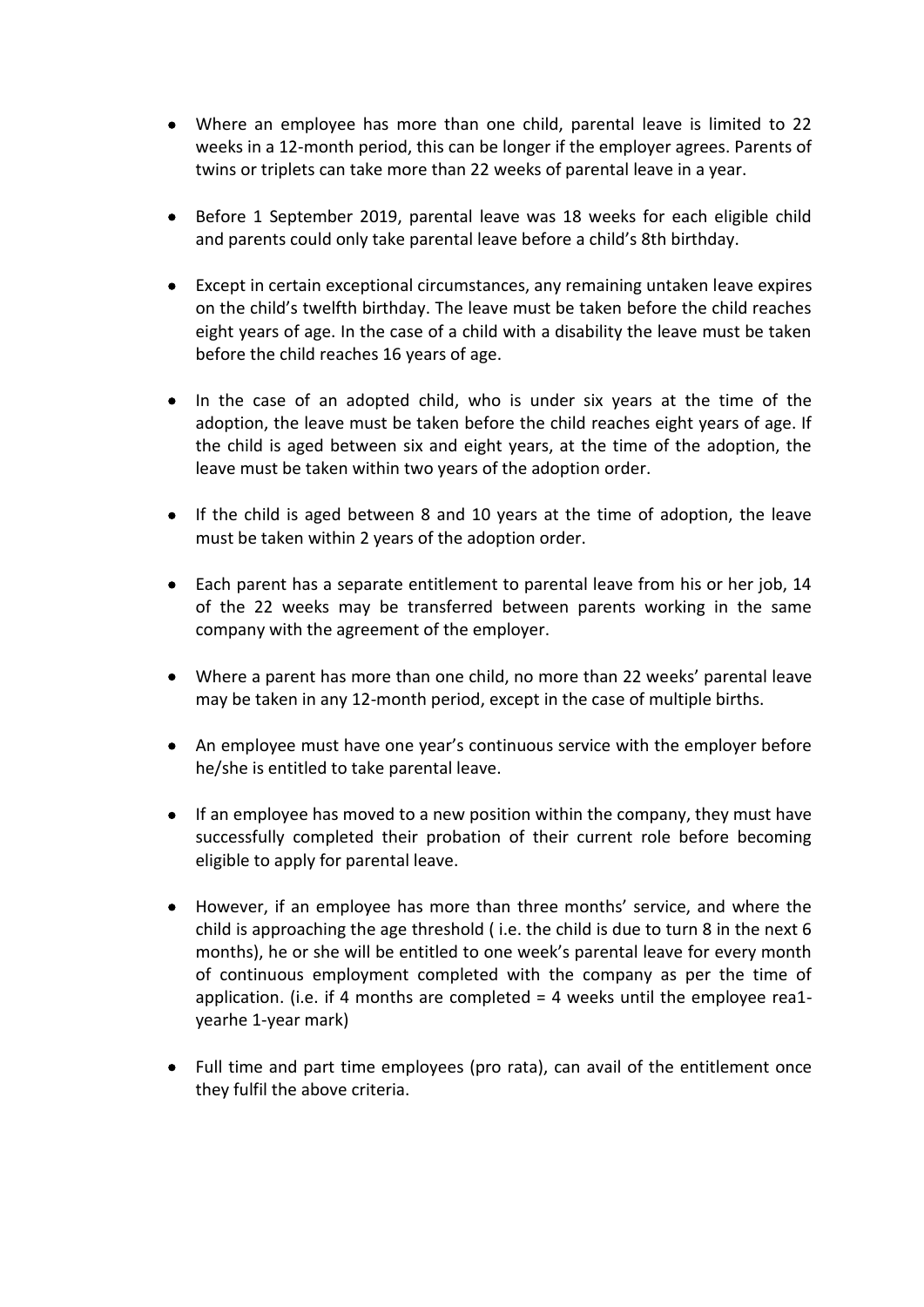### <span id="page-4-0"></span>**4.2 Applying for Parental Leave:**

If applying for parental leave you must fill out and submit a parental leave form, no later than six weeks before the commencement of the leave. The request must specify the commencement date, duration and mechanism for taking parental leave.

If you wish to revoke your notice of intention to take parental leave, you must do so in writing to the company, at least four weeks before the leave is due to commence. After both parties have signed the document, alterations to this document can only be made by agreement between both parties.

### <span id="page-4-1"></span>**4.3 Taking of Parental Leave:**

Parental leave may be taken as a continuous block of 22 weeks, or two blocks of eleven weeks with a minimum of 10 weeks between each block.

In individual circumstances, parental leave may be broken up into a division of weeks or days, over a continuous period of time. This arrangement will be at management's discretion and only approved where it is operationally viable.

#### <span id="page-4-2"></span>**4.4 Postponement of leave:**

The company may decide to postpone parental leave, for up to six months, if satisfied that granting the leave would have a substantial adverse effect on the service provision. Factors such as seasonal variations in the volume of work, unavailability of staff, busy leave periods or other aspects that may affect the service provision can contribute to this.

If the leave is postponed, an employee will be informed in writing, no later than four weeks before the proposed date of commencement of the leave, specifying the grounds for the postponement. The company will consult with the employee before any notification of postponement is given.

#### <span id="page-4-3"></span>**4.5 Sickness while on Parental Leave:**

In the event that you become ill while on parental leave, and are *unable to take care of the child,* you are required to make contact with the SPC. The period of parental leave will be suspended, and the sick leave procedure will be applied, which will require medical certificates from the employee. On completion of the certified leave, the employee may resume their parental leave. A "fitness for work" certificate will be required as per the sick leave policy.